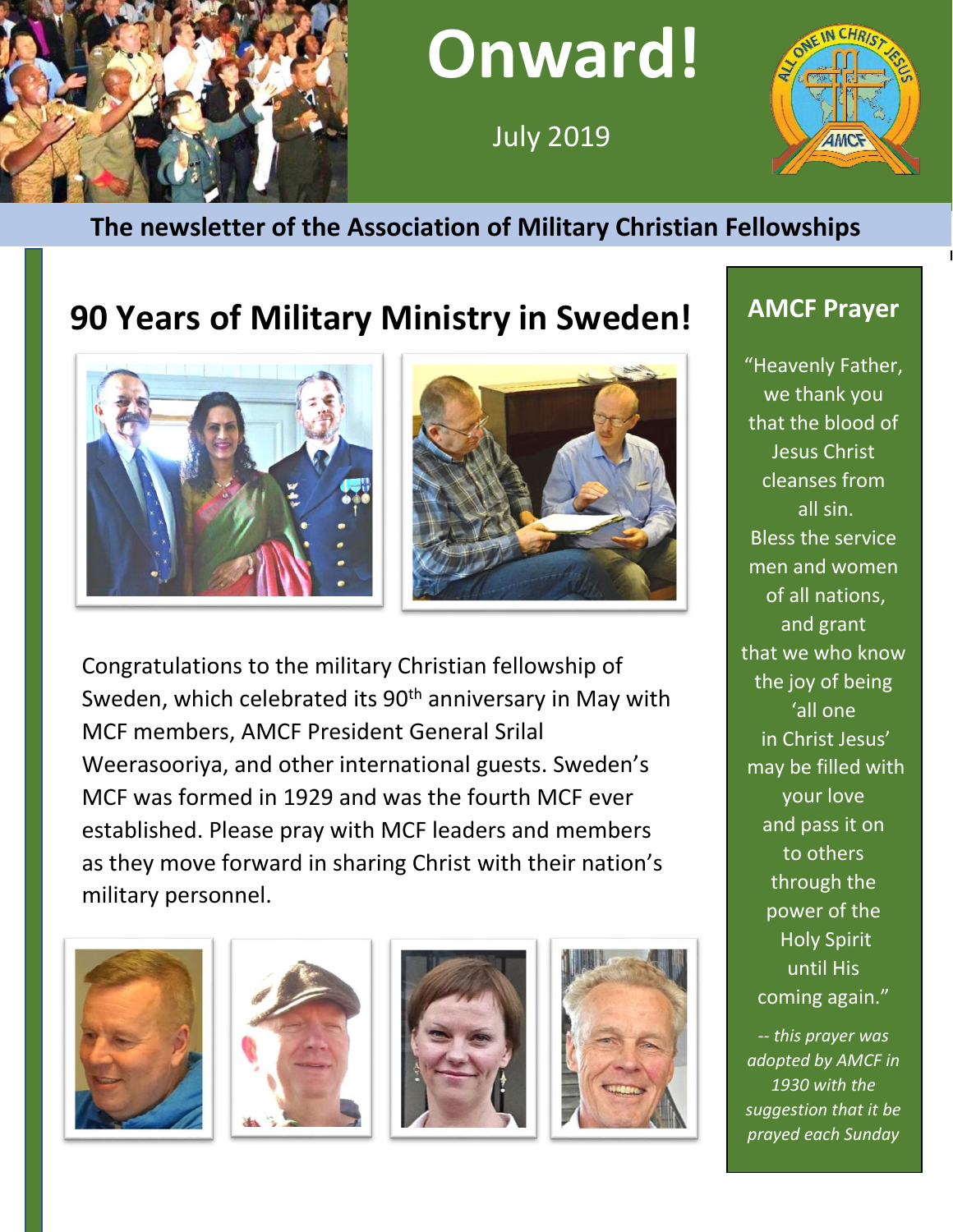# **South African Adventure Program Reaches Young Military Personnel**

The South African Military Christian Fellowship (SAMCF) recently hosted a Table Mountain Top Interaction in Cape Town to develop MCF members who will serve as ethical Christian leaders within their respective defense forces.

TMTI encourages believers in their Christian faith through teachings on biblical leadership, MCF/chaplaincy interaction, inductive Bible study, conversational prayer, and other pertinent topics. The program culminates in a challenging hike to the top of iconic Table Mountain.





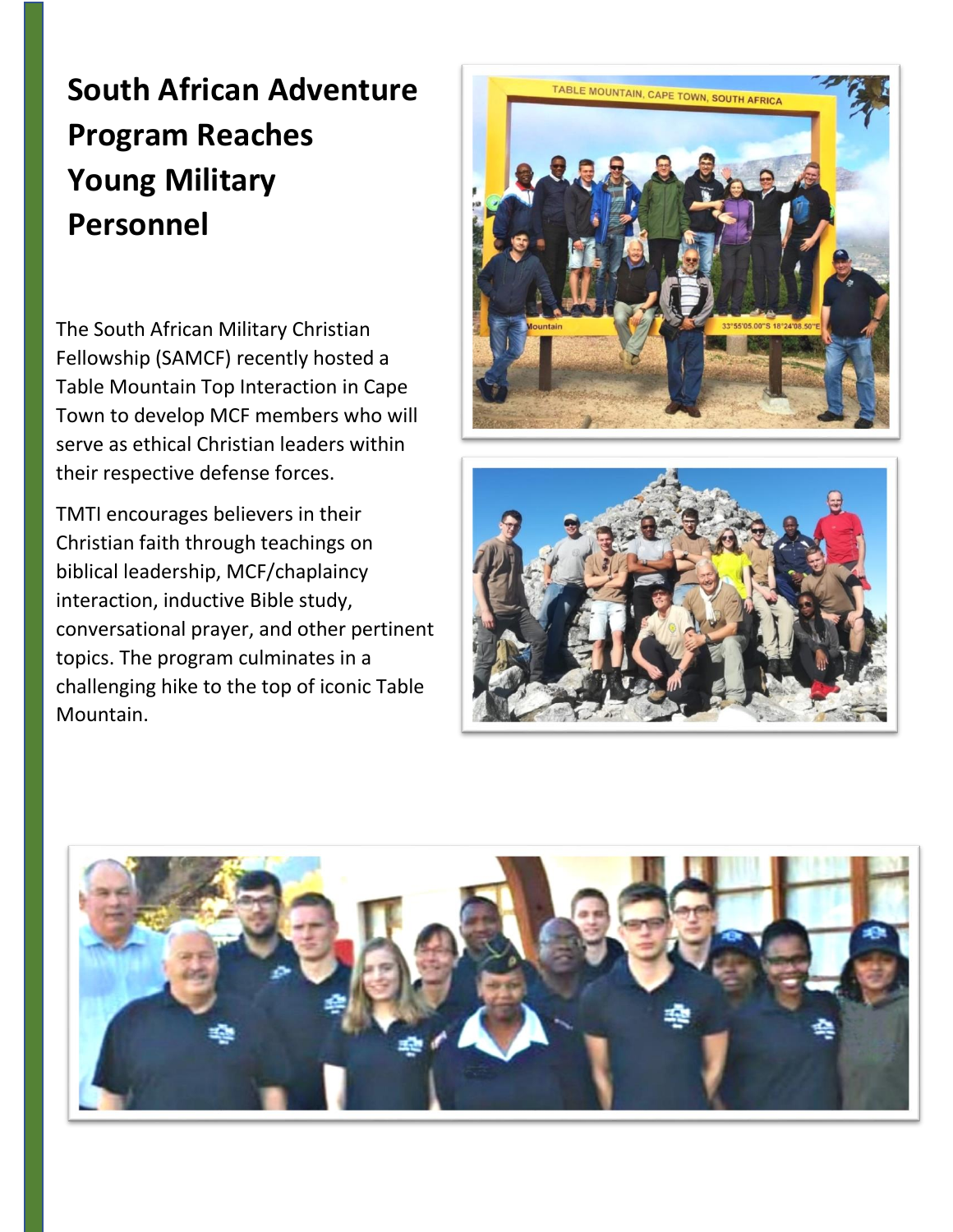

## **Prayer: Our Connection to God**

by Anton Topilnyckyj, MCF of Canada Prayer Coordinator

We are drawn towards God because, when He created us, He implanted His characteristics in us. Although the sin in the garden destroyed our perfect relationship with Him, it did not remove God from our minds. Since the beginning of recorded time, humanity has prayed to God. There are at least 650 recorded prayers in the Bible. People spoke to God about their circumstances, their relationships, and their desires. The content of many of those prayers are somewhat similar but all share a common feature; **humanity seeking assurance from God that He is there listening to them.**

We all know that when we want a relationship with someone, whether for casual friendship or something deeper, we must find a way to acknowledge them. Prayer is an important part of our relationship with God. **It has been the primary way we acknowledge God.** People struggle with prayer because of their expectations. They treat God as a magic genie to whom they go to with their wishes. They become discouraged because they don't seem to get the answers they were looking for. Many pray, but few listen.

In the 1944 classical movie, "To Have and Have Not", Humphrey Bogart and Lauren Bacall are the main characters who are going through their own life struggles but at the same time developing a relationship with each other. Both are trying to act cool and indifferent towards each other while at the same time they want a relationship. In one scene Lauren, for no reason, kisses tough guy Humphrey and he pretends to be shocked and asks why she did that. As she leaves the room, she says to him "You know, you don't have to act with me. You don't have to say anything, and you don't have to do anything. Not a thing. Oh, maybe just whistle. You know how to whistle, don't you, Steve? You just put your lips together and… blow.*"* She was telling him to let their relationship fall out naturally and don't try any gimmick or anything else to impress her. Just be present and from time to time acknowledge her.

We should want more than what Bogart and Bacall were seeking of each other. **We should want a deep, ongoing connection to the God of the universe so that we can get back to how it was when He created us. We pray based on how God designed us to communicate.** We don't have to pretend with Him, and we don't have to try to do or say anything special to try to impress Him – we just have to open our lips and talk.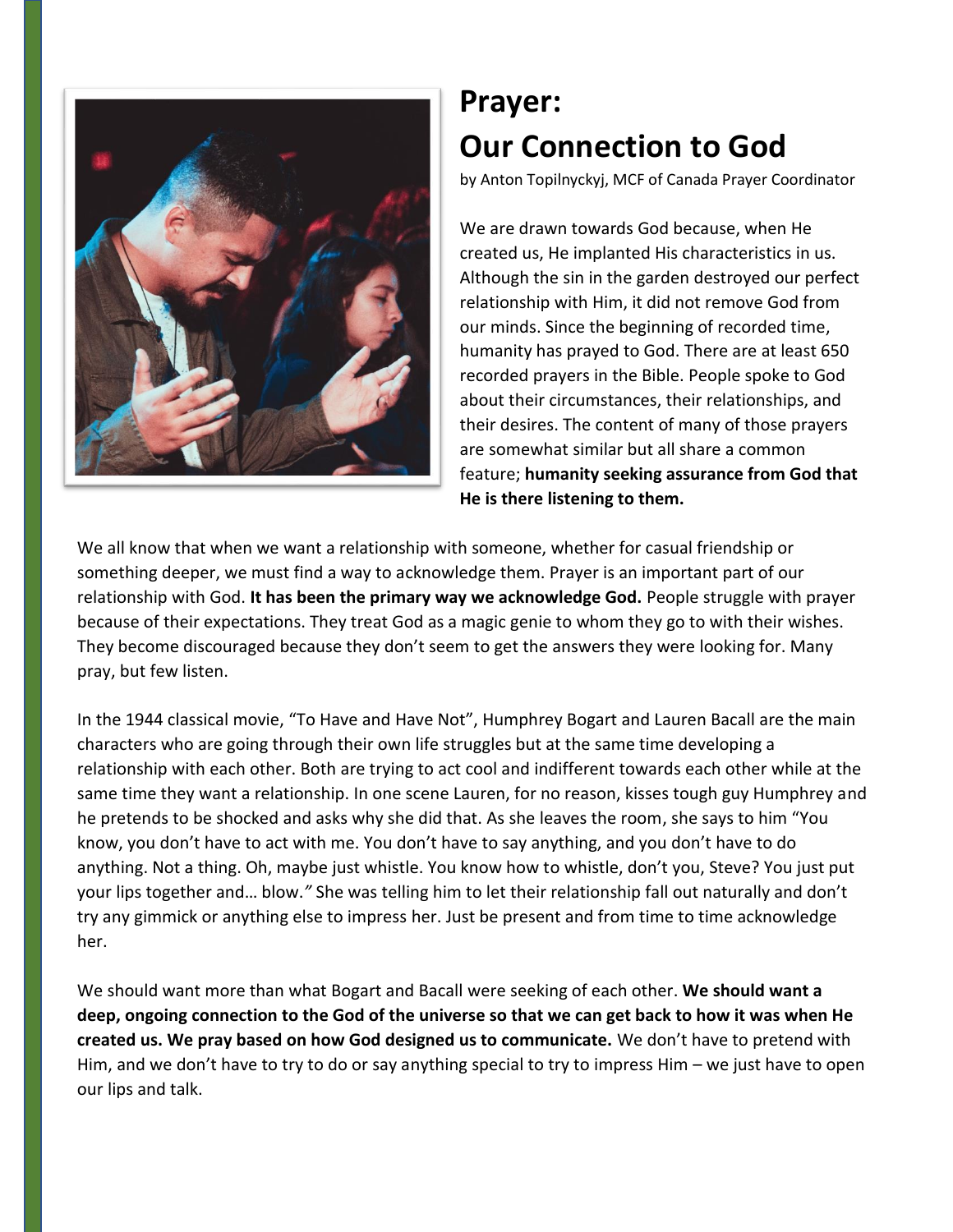

# **Serve to Lead**

"…research shows that when leaders do the right thing, at the right time, for the right reasons, putting their ethics before the bottom line – their teams are more likely to be loyal, dedicated and ethical…in the Kingdom that Jesus is bringing in, leadership will be defined not by authority, power and position, but by service.

"Jesus is here to turn the world upside down and that includes our values and how we live and

lead. Jesus tells us that if we want to lead we must serve, saying, 'For even the Son of Man did not come to be served, but to serve, and to give his life as a ransom for many.' (Mark 10:45)." -- RAF Chaplain in Chief (Ret.) Rev. Ray Pentland, from the AFCU magazine, Contact

#### Papua New Guinea believers with AMCF Vice President Van Heel



### URGENT PRAYER NEED:

TWO MILITARY CHRISTIANS THAT WE KNOW OF ARE CURRENTLY UNDERGOING PERSECUTION BECAUSE OF THEIR FAITH. BOTH ARE AT RISK OF LOSING THEIR JOBS AND MAY BE IN PHYSICAL DANGER AS WELL. PLEASE PRAY FOR THESE BROTHERS IN CHRIST, AND ALL WHO ARE OPPRESSED BECAUSE OF THEIR FAITH IN CHRIST.